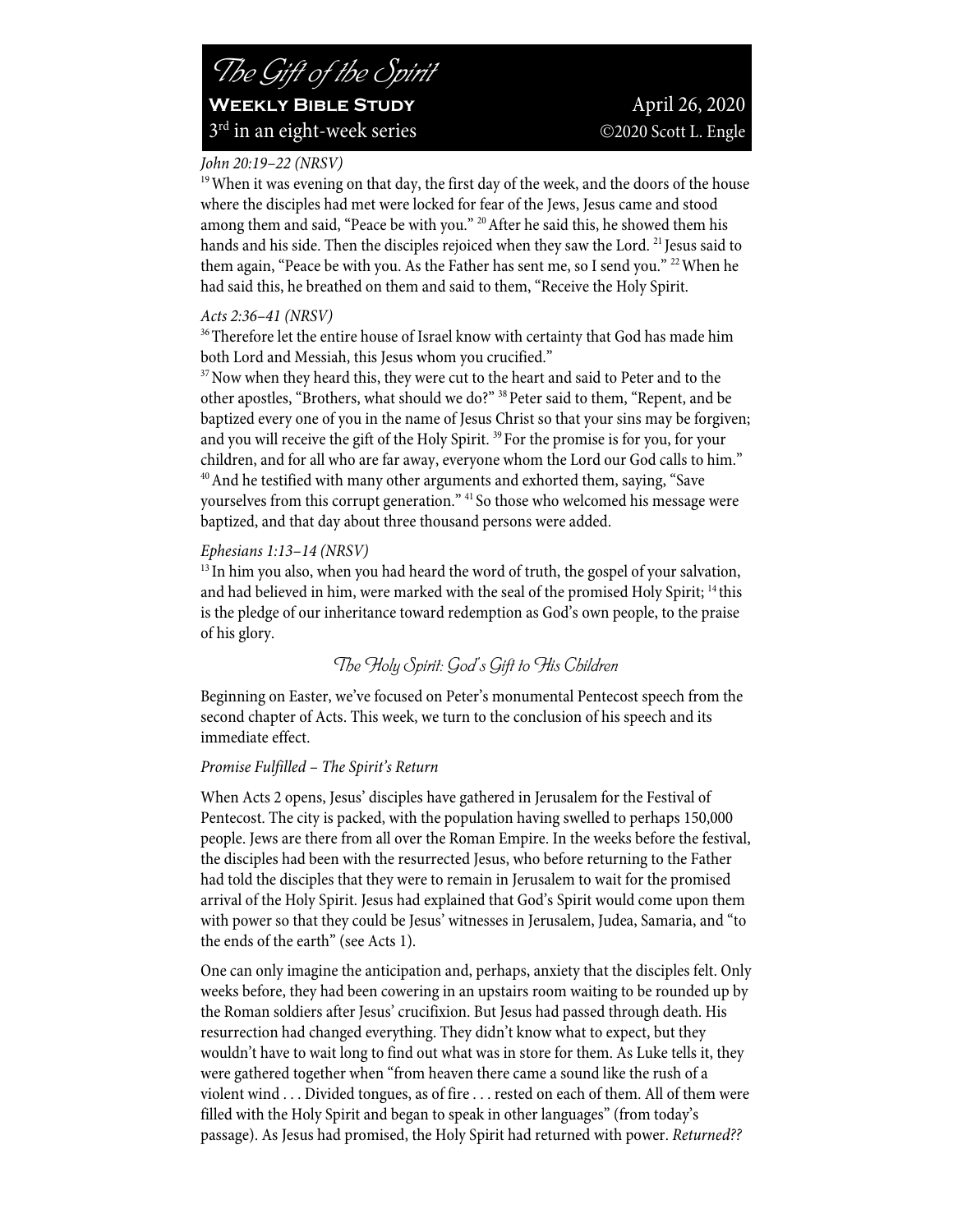Ever since the flight from Egypt more than a millennium before Christ, God had been present with his people in a way that he was not present elsewhere. Indeed, God's dwelling place had been the temple in Jerusalem. But God's people had been unable to live as they should in the presence of God. Consequently, God's presence had departed the temple, "Then the glory of the Lord went out from the threshold of the house . . . " (Ezekiel 10:18). God's Holy Spirit is God's empowering presence. Thus, when God was no longer present with his people as he had been, it meant that God's Spirit had left.

Yet, though God would no longer dwell in the temple with his people, God had not forever abandoned them. God promised that one day he would put within them a new Spirit, replacing their hearts of stone with hearts of flesh (see Jeremiah 31). In essence, God promised that he would one day return to his temple (Malachi 3:1). Now, as the disciples sat together during Pentecost, that day had come. But it would not be as they expected!

And, as we've seen, who would expect that Peter could deliver such a powerful speech that day. Proclamation, challenge, confrontation -- it had it all. And Peter closed with an invitation wrapped in that challenge: repent and be baptized, so you too will receive the gift of the Holy Spirit. . . . The Spirit, so misunderstood then and now.

#### *The Spirit is God-present-with-us*

Presence is delicious.<sup>1</sup> Telephones, e-mail, letters and all the other ways we have to communicate with one another are wonderful, but nothing is like actually being with someone. The ancient Israelites understood this. They knew that there was only one God, Yahweh, who had saved them from their oppressors and who had led them to a promised land. But God hadn't just told them what to do or where to go; God had actually and truly dwelt with them. When they were desert nomads, God had given them instructions for building a moveable home for him, a tabernacle. When they had settled into the land they called Israel, God had given them instructions for building his permanent home with them, the temple. God's people weren't so foolish as to believe that God lived with them and nowhere else. They knew that God could not be confined to any one place, but they also knew that God was present with them in a very special and unique way.

This God-present-with-us in the Old Testament is sometimes called the *shekinah* (Hebrew for "presence"), sometimes Wisdom, and sometimes even the Holy Spirit (see, e.g., Isaiah 63:9-14). In the New Testament, this God-present-with-us is most often called the Holy Spirit, but also simply the Spirit or the Spirit of God or the Spirit of Christ or even the Spirit of truth.

#### *The Holy Spirit?*

It is hard for us to grasp the significance of Pentecost because we're not even sure what we mean by the Holy Spirit. It is tempting to simply embrace the Spirit as a godly force of some kind, an electrical grid of sorts that we can plug into. But that isn't even close.

The Holy Spirit (a.k.a. "the Spirit," "the Spirit of God," "the Spirit of Christ") is not a "what" but a "who." The Spirit is God. Not the Father and not the Son, but still God. Fully and completely God though not all of God. The Spirit is every bit as personal and genuine and God as Jesus is personal and genuine and God. In Acts, we are told about people who lie to the Spirit (Acts 5). Who lies to electricity or even to their dog? We lie to other persons.

It is in Paul's letters that we most clearly see the relationship of Easter and Pentecost. Paul refers to Jesus as the "first fruits of those who have died" (1 Corinthians 15:20).

<sup>1</sup> I borrowed this wonderful phrase from Gordon Fee, whose work underlies much of this week's study. Dr. Fee is a highly regarded New Testament scholar. He is also a Pentecostal and, thus, keenly aware of the reality and power of the Holy Spirit. Not surprisingly then, Dr. Fee has devoted considerable efforts to helping the Christian community see that the Holy Spirit is more than just a small, still voice, but is the very presence of God in our lives.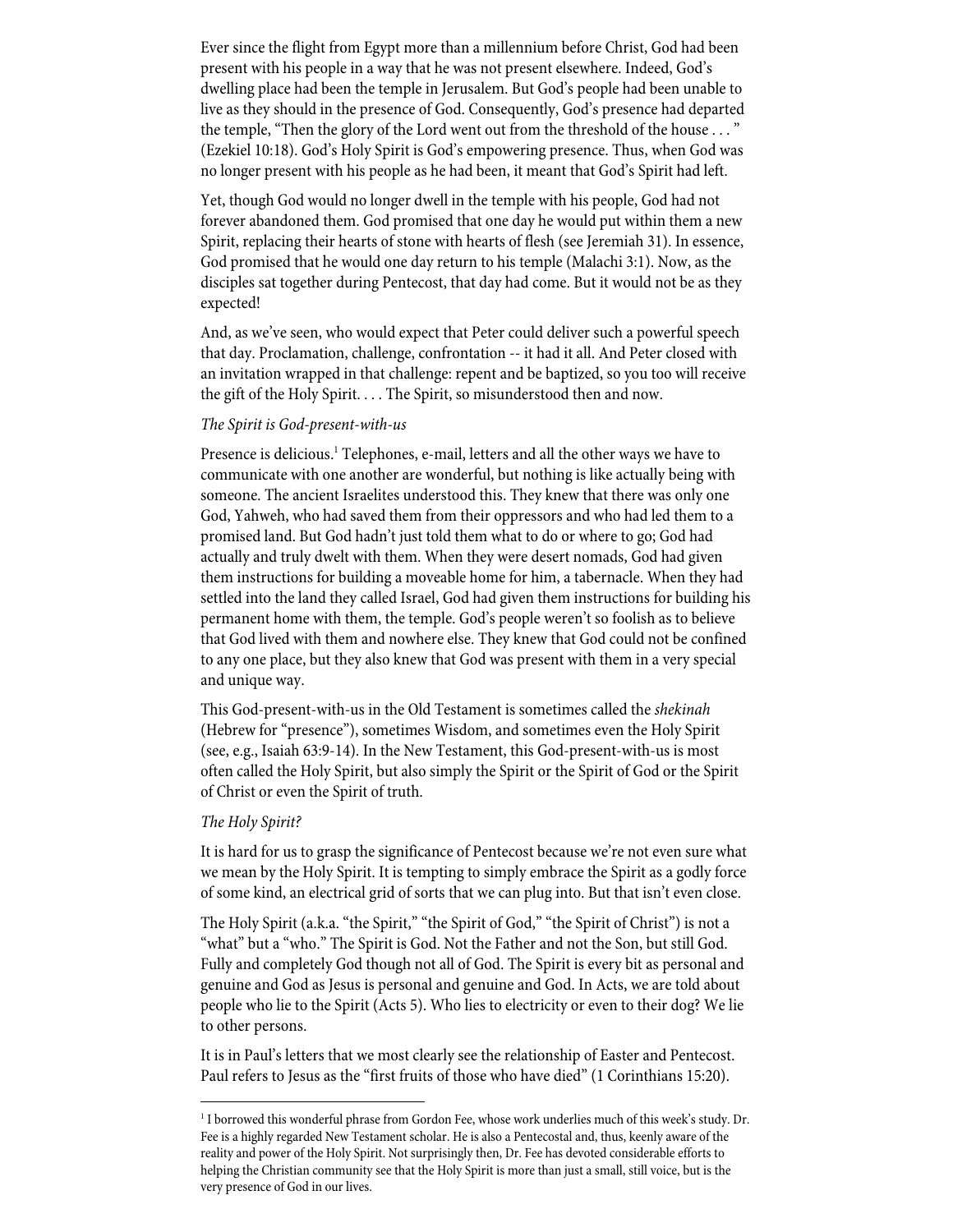Likewise, the followers of Jesus are the "first fruits of the Spirit" (Romans 8:23). "First fruits" is an agricultural metaphor referring to the beginning of the harvest. Both Jesus' resurrection and the arrival of the Spirit marked the coming of God's kingdom, which had arrived already but was not yet consummated.

Like Jesus' resurrection, the arrival of the Spirit during the festival of Pentecost was direct evidence that God's new age had dawned. Likewise, Paul's own experience of the Spirit and the experiences of other Christians was evidence that in Christ's life, death, and resurrection, God's work had come to its climax.

### *The Spirit as a guarantee*

Though Jesus' resurrection and the arrival of the Spirit are the first fruits of God's harvest, we want to know when it is all going to be consummated. When will suffering, sickness, sin, and tragedy be swept away? Paul is no fool. He knows that there is much wrong in the world. But he sees the Spirit as the guarantee that all will be put right –

## The Holy Who?

Never . . . not once . . . in the Bible is the Holy Spirit referred to using the impersonal pronoun "it." Rather, the Holy Spirit is always a "who," referred to using personal pronouns. At various times, the Holy Spirit *searches*, *knows*, *teaches*, *dwells*, *accomplishes*, *gives life*, *cries out*, *bears witness*, *has desires*, *is grieved*, *helps*, *intercedes*, *works* all things *together*, *strengthens*, and is *lied to*! These words and phrases describe what persons do, not inanimate objects or impersonal forces.

Admittedly, it can be difficult to think of the Holy Spirit as a person. We generally use the word "spirit" in impersonal ways. Our images of the Holy Spirit – a dove, wind, fire – are all impersonal. So, we have to retrain ourselves to refer to and think of the Holy Spirit as the very personal presence of God with us. Perhaps it will help if we remember this: Paul uses the title "Holy Spirit" as often as he uses "Lord Jesus Christ"!

that, not only *has* God's victory been won, it *will* be won!

Here are three striking statements from Paul about the presence of the Spirit being that guarantee. Paul writes, "When you believed you were marked in him with a seal, the promised Holy Spirit, who is a deposit guaranteeing our inheritance . . . " (Ephesians 1:13-14, TNIV). Again, "And do not grieve the Holy Spirit of God, with whom you were sealed for the day of redemption" (Ephesians 4:30, TNIV). And, "But it is God who establishes us with you in Christ and has anointed us, by putting his seal on us and giving us his Spirit in our hearts as a first installment (2 Corinthians 1:21-22, NRSV)."

In the ancient world, letters were sent on a piece of rolled up papyrus that would often be marked with the seal of the sender. If the sender's seal arrived intact, then the recipient could be sure of the sender and confident that no one had opened the letter. The Holy Spirit, who is God's gift to everyone who has faith in Jesus, is God's seal on each of his people, marking us out as belonging to God.

But the Spirit is more than a seal, the Spirit is also a down payment, a first installment on all of God's promises. It is a bit like the old lay-way plan. The store would hold the merchandise as payments were made, guaranteeing that the item would one day belong the customer.

The experience of Pentecost was not limited to

the disciples gathered in Jerusalem. Every Christian experiences a Pentecost of his or her own, for all Christians are empowered by the Spirit of God. Some Christians have a very powerful experience of the Holy Spirit while, for others, it is a quiet experience. But the Holy Spirit seals us *all* for God. We who have faith in Jesus Christ have all been "born of the Spirit" (John 3:8). The Spirit is a gift to us, born of God's love.

### *The Spirit and the believers go to work*

In keeping with such love, after the day of Pentecost the community of disciples went to work. They were now empowered by the Holy Spirit and there was no reason to wait